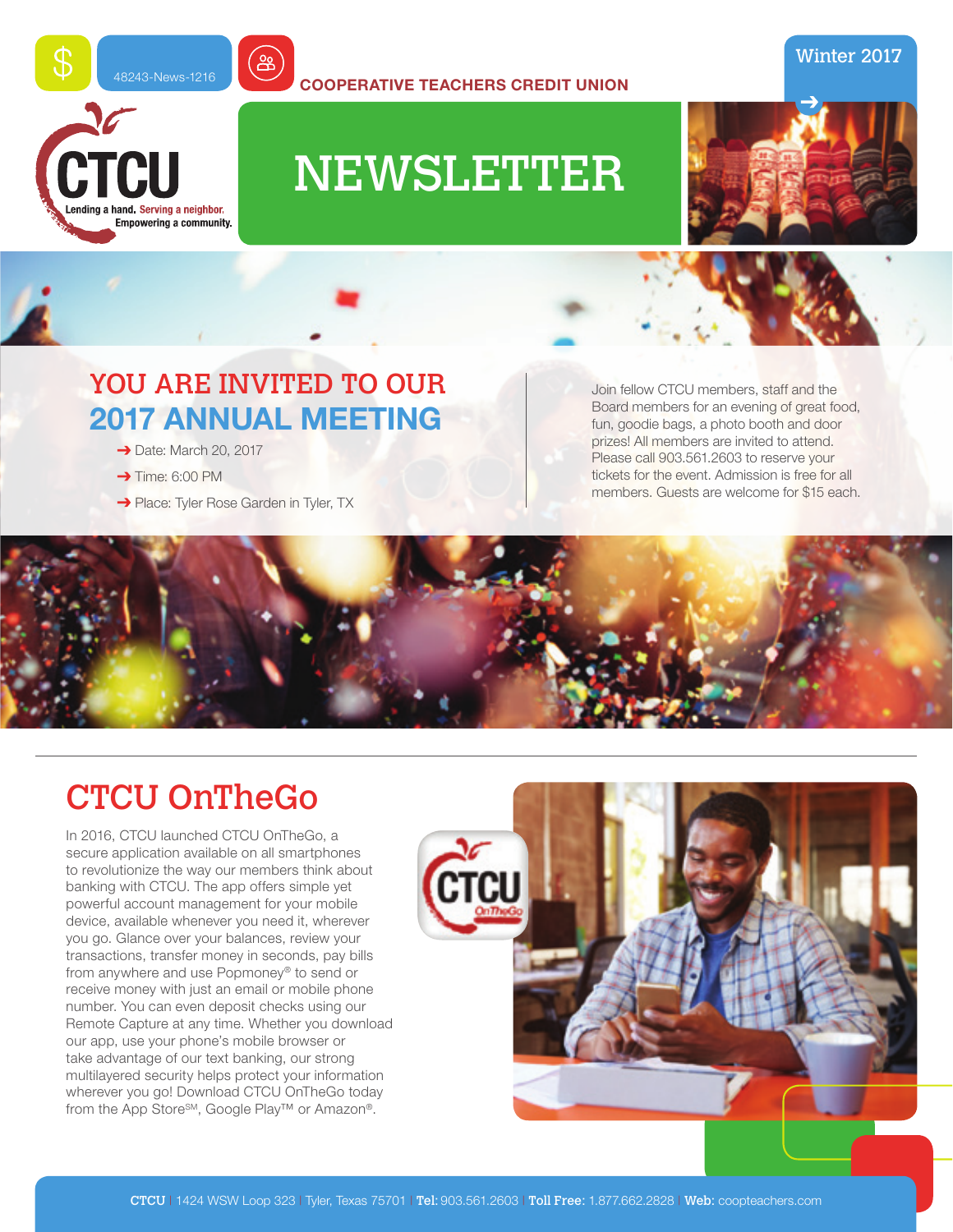# PRIVACY NOTICE DISCLOSURE

Financial companies choose how they share your personal information. Federal law gives consumers the right to limit some but not all sharing. Federal law also requires us to tell you how we collect, share and protect your personal information. Please read this notice carefully to understand what we do.

#### → Information We Collect and Disclose About You:

The type of personal information we collect and share depends on the product or service you have with us. This information can include:

- 1. Social Security number and account balances
- 2. Overdraft history and credit history
- 3. Payment history and wire transfer instructions

When you are no longer our member, we continue to share your information as described in this notice.

#### **→ How We Share Your Information:**

All financial companies need to share members' personal information to run their everyday business. In the section below, we list the reasons financial companies can share their members' personal information, the reasons CTCU chooses to share and whether you can limit this sharing.

- 1. For our everyday business purposes such as to process your transactions, maintain your account(s), respond to court orders and legal investigations or report to credit bureaus
- 2. For our marketing purposes to offer our products and services to you
- 3. For joint marketing with other financial companies

#### **→ We Do Not Share Information:**

- 1. For our affiliates' everyday business purposes, information about your transactions and experiences
- 2. For our affiliates' everyday business purposes, information about your creditworthiness
- 3. For non-affiliates to market to you

#### **→ How We Protect Your Information:**

To protect your personal information from unauthorized access and use, we use security measures that comply with federal law. These measures include computer safeguards and secured files and buildings.

#### **→ How We Collect Your Information:**

We collect your personal information, for example, when you:

- 1. Open an account or make a wire transfer
- 2. Show us your government-issued ID or apply for financing
- 3. Show us your driver's license

We also collect your personal information from others, such as credit bureaus, affiliates or other companies.

#### **→ Can You Limit Our Sharing?**

Federal law gives you the right to limit only:

- 1. Information shared about your creditworthiness for our affiliates' everyday business purposes
- 2. Affiliates from using your information to market to you
- 3. Sharing for non-affiliates to market to you

State law and individual companies may give you additional rights to limit sharing.

### FUNDS AVAILABILITY POLICY

Our policy is to make funds from your check deposits available to you on the first business day after the day we receive your deposit. In some cases, we will not make all of the funds that you deposit by check available to you on the first business day after the day of your deposit. Depending on the type of check that you deposit, funds may not be available until the seventh business day after the day of your deposit.



### Upcoming Events

#### **2017 Annual Meeting**

• March 20, 2017

#### **National Credit Union Youth Month Celebration**

- Youth Savings Contest April 1 – 30, 2017
- Youth Month Celebration Day April 28, 2017

#### **Teacher Appreciation Week**

 • May 1 – 5, 2017

#### **CTCU 64th Anniversary & Member Appreciation Day**

 • June 6, 2017

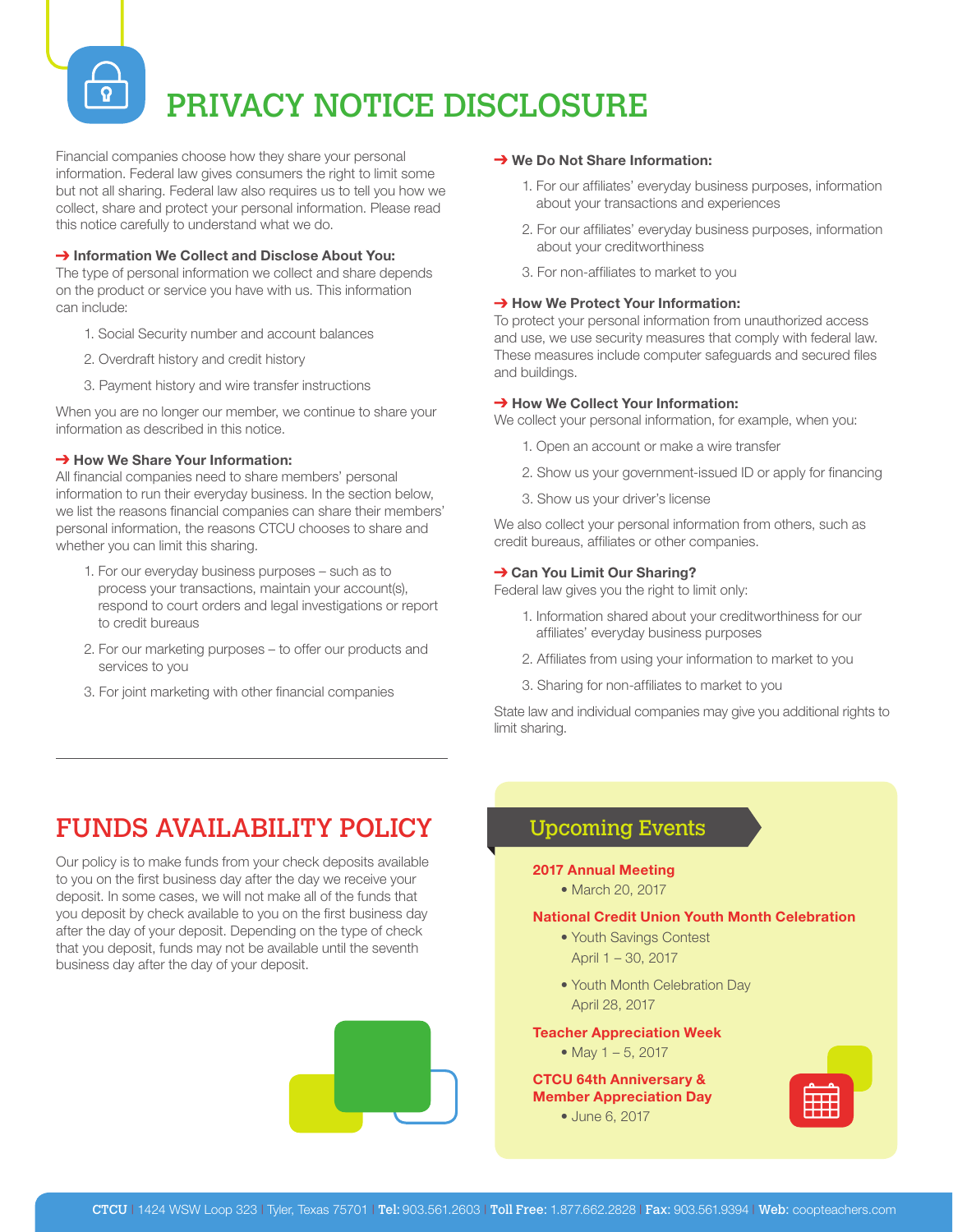### FOUR FINANCIAL NEW YEAR'S RESOLUTIONS TO KICK-START 2017

Most people commit themselves to radically changing their lives at the start of a new calendar year. About 45% of people make New Year's resolutions, and most of them have to do with health. Along those same lines, consider your financial health. Let's look at some of the most common New Year's resolutions, how to translate them into personal finance resolutions and how to stick to them!



#### **1. Quit Smoking – Quit Credit Card Debt**

This is the most common resolution, and with good reason. Smoking is bad for you in the present and in the future. It's powerfully addictive. Similarly, credit card debt is addictive and no less bad for you. The monthly payments drain your income, and the revolving door that debt creates keeps you from getting ahead. Make a resolution to lose your credit card "addiction" in 2017. Make this a year of living within your means while borrowing responsibly. If you're keeping a card for emergencies, take it out of your wallet.



#### **2. Lose Weight – Trim the Fat from Your Budget**

Retailers have Black Friday in November; gyms have it on January 2. Everyone will be trying to shed the holiday pounds by spinning, swimming and sweating. There's another place you can trim the fat besides your belly: your budget. Make a plan to sit down with your family and discuss how you spend money and where you can cut without sacrifices. Don't feel like you have to give up everything at once; take it slowly so you avoid the potential for snapping back harder.



#### **3. Get Healthy – Start Investing**

Eating right and taking care of yourself are good steps to take for your future. A well-balanced diet can make you feel years younger. To set yourself up for a bright financial future, start planning for your retirement. At the very least, make 2017 the year you max out your retirement contributions – set up automatic withdrawals that go into an IRA for a smooth transition.



#### **4. Cut Down on Stress – Save for Big Events**

Stress is a big-time killer. It shortens your life and makes the remainder less fun to live. The holidays are an expensive time of year, and many families finance their gift-giving with credit cards, even though the bill will be just a few short weeks away. Instead of beating yourself up about it, resolve to do better next year. Start a Christmas Club account to reduce the sting of holiday spending.

### Board of Directors

**Wayne Boshears** Chairman

**Lynne Stainback** Vice Chairman

**Zeb Cantley** Secretary / Treasurer

**James Hayden Cynthia Johnson**

**Ora Taylor**

**Gary Howell**

### Financial Highlights

*As of 12/01/2016*

#### Vision

To be the Primary Financial Institution for our Field of Membership.

#### Mission

Our purpose is to create a thriving cooperative financial institution that will help our members achieve their financial goals by offering comprehensive financial products and services that they can receive in person, online or wherever they may be.

#### Core Values

The Credit Union commits to consistently serve our members in an honest manner that will benefit them and the community we live in.

| <b>COMMITMENT</b>  | Promise to be here in the<br>future when you need us                                 |
|--------------------|--------------------------------------------------------------------------------------|
| <b>CONSISTENCY</b> | Conduct ourselves in the same<br>quality way, time and again                         |
| <b>MEMBERSHIP</b>  | Members are the owners of<br>the Credit Union                                        |
| <b>HONESTY</b>     | Fair and straightforward                                                             |
| <b>COMMUNITY</b>   | We are linked together by a<br>common interest of where we<br>live, work and worship |